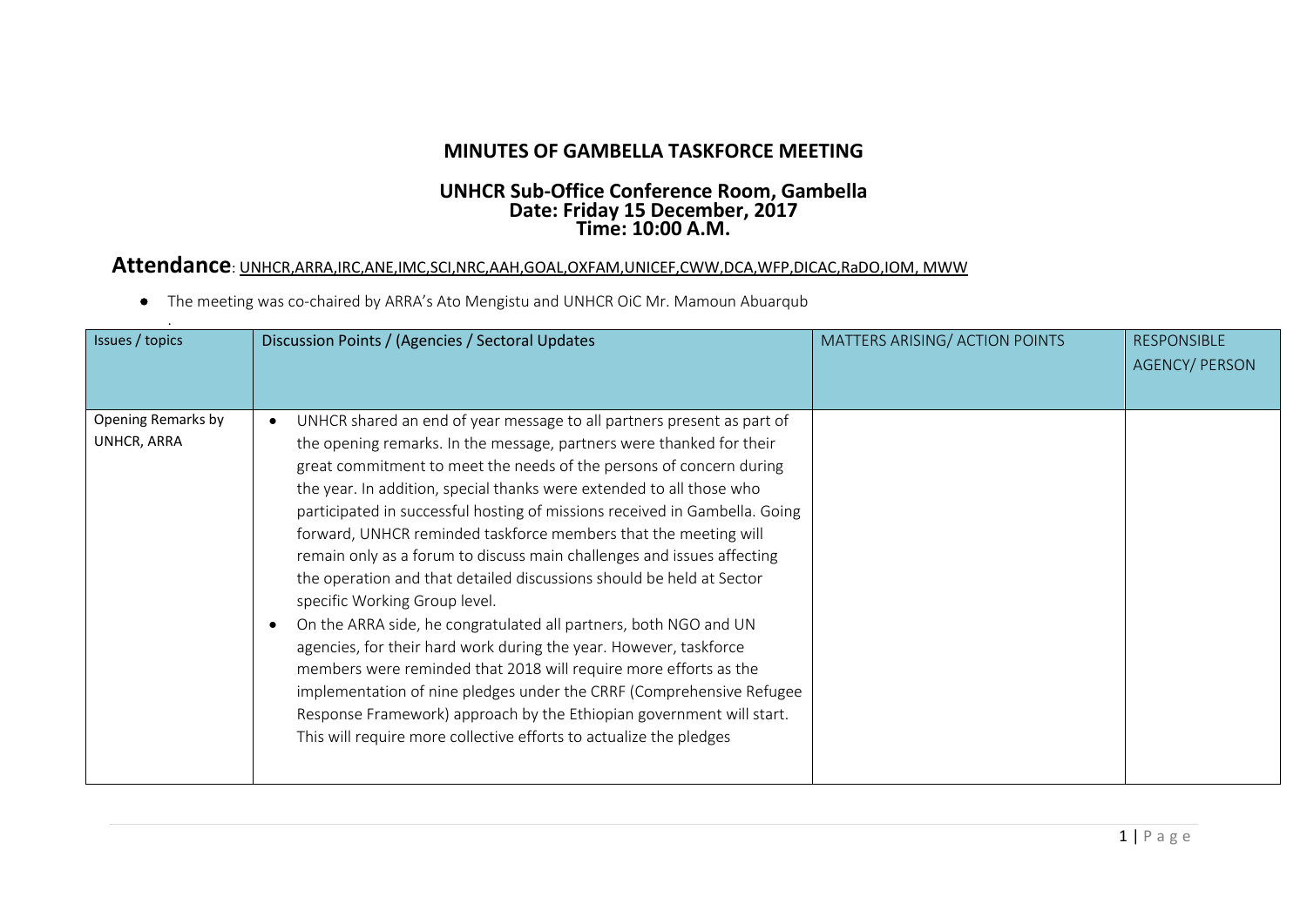| Sectorial updates and<br><b>PROTECTION</b><br>current programs<br>UNHCR informed the taskforce that around 40 asylum seekers had been sent<br>to Pamdong reception centre for screening and plans were underway to<br>provide assistance. The taskforce was informed that the group of asylum<br>seekers were originating from Jonglei region of South Sudan.<br>WFP reported that they have enough HEB in stock and they are willing to<br>provide should it be required to support the new arrivals.<br>All Partners providing training to share<br>Protection<br><b>UNHCR</b> Reminded partners that all protection training plans and TOR must be<br><b>TORs with UNHCR</b><br>Partners<br>shared with sector focal points in good time to ascertain their relevance and<br>appropriateness before partners can go ahead and provide training the camps.<br>Follow up with ARRA Addis Ababa on<br>ARRA updated the taskforce on the issues of relocation of refugees to Assosa,<br>ARRA<br>additional support with police resources to<br>security incidences reported in Pugnido II and theft cases in Jewi. For the<br>support relocation to Assosa<br>relocation of refugees to Assosa, ARRA informed the forum that it is on hold<br>due to security challenges while the theft cases in Jewi are under investigation.<br>Affected partners in Jewi to report to<br>For Pugnido incidence, the fight was of tribal nature pitting two refugee clans<br><b>DRC</b><br>police at ARRA in Jewi to facilitate<br>against each other. Unfortunately one fatal case was reported and<br>investigation process<br>investigations are ongoing and already four perpetrators have been<br>apprehended and they will face justice.<br>MSF raised the issue of challenges faced by refugees who are either missing<br>Refugees whose proof of registration(fact<br>All partners<br>the proof of registration documents or they are defaced as their individual<br>sheets) are missing or defaced should be<br>details cannot be captured. UNHCR responded by advising partners to only<br>referred to UNHCR and ARRA Registration | Issues / topics | Discussion Points / (Agencies / Sectoral Updates                       | MATTERS ARISING/ ACTION POINTS | <b>RESPONSIBLE</b><br><b>AGENCY/ PERSON</b> |
|--------------------------------------------------------------------------------------------------------------------------------------------------------------------------------------------------------------------------------------------------------------------------------------------------------------------------------------------------------------------------------------------------------------------------------------------------------------------------------------------------------------------------------------------------------------------------------------------------------------------------------------------------------------------------------------------------------------------------------------------------------------------------------------------------------------------------------------------------------------------------------------------------------------------------------------------------------------------------------------------------------------------------------------------------------------------------------------------------------------------------------------------------------------------------------------------------------------------------------------------------------------------------------------------------------------------------------------------------------------------------------------------------------------------------------------------------------------------------------------------------------------------------------------------------------------------------------------------------------------------------------------------------------------------------------------------------------------------------------------------------------------------------------------------------------------------------------------------------------------------------------------------------------------------------------------------------------------------------------------------------------------------------------------------------------------------------------------------------------------------------------|-----------------|------------------------------------------------------------------------|--------------------------------|---------------------------------------------|
| details in regards to refugees seeking services. The household and individual<br>numbers should be used. In addition, UNHCR shared a sample of the proof of<br>registration document.                                                                                                                                                                                                                                                                                                                                                                                                                                                                                                                                                                                                                                                                                                                                                                                                                                                                                                                                                                                                                                                                                                                                                                                                                                                                                                                                                                                                                                                                                                                                                                                                                                                                                                                                                                                                                                                                                                                                          |                 | depend on the proof of registration documents as the primary source of | team for support               |                                             |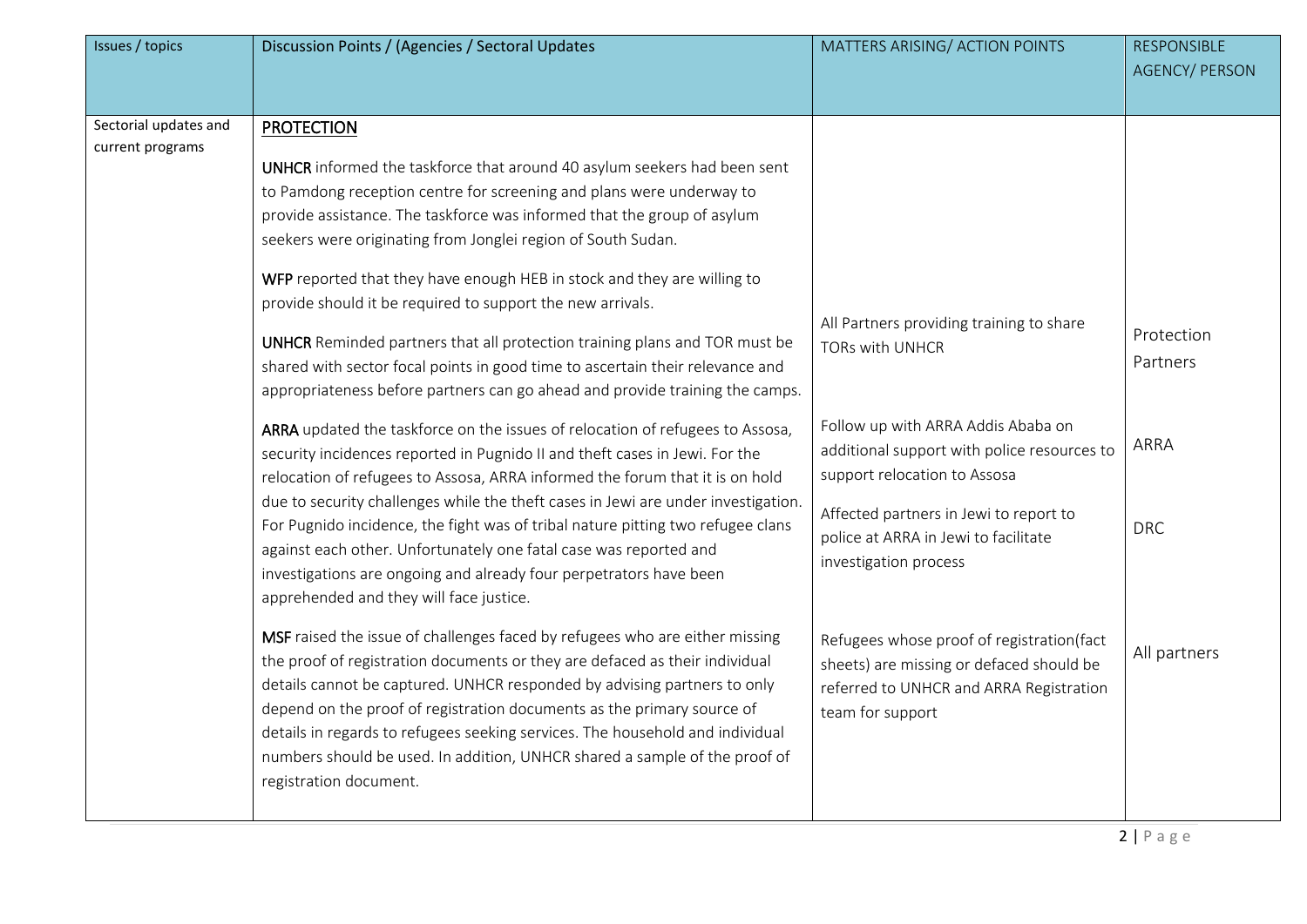| Issues / topics | Discussion Points / (Agencies / Sectoral Updates                                                                                                                                                                                                                                                                                                                                                                                                                                                                                                                                                                                                                                                                                                                                                                                                                                                                                                                                                                                                                                                                                                                                                                                                                                                                                                                                                                                                                                                                                                                                                    | MATTERS ARISING/ ACTION POINTS        | <b>RESPONSIBLE</b><br><b>AGENCY/ PERSON</b> |
|-----------------|-----------------------------------------------------------------------------------------------------------------------------------------------------------------------------------------------------------------------------------------------------------------------------------------------------------------------------------------------------------------------------------------------------------------------------------------------------------------------------------------------------------------------------------------------------------------------------------------------------------------------------------------------------------------------------------------------------------------------------------------------------------------------------------------------------------------------------------------------------------------------------------------------------------------------------------------------------------------------------------------------------------------------------------------------------------------------------------------------------------------------------------------------------------------------------------------------------------------------------------------------------------------------------------------------------------------------------------------------------------------------------------------------------------------------------------------------------------------------------------------------------------------------------------------------------------------------------------------------------|---------------------------------------|---------------------------------------------|
|                 | <b>HEALTH</b><br>UNHCR updated that World Aids Day was observed successfully and as part of<br>the activities towards the observation, HIV screening was carried out to 400<br>refugees and one positive case identified and refereed for medication. In<br>addition a new HIV treatment centre was opened in Kule by the RHB (Regional<br>Health Bureau). Furthermore, UNHCR distributed some materials to ARRA to<br>support with medical circumcision activities while the main challenge for the<br>sector was the reported non-functional health post in Jewi by ARRA due to<br>ongoing renovation works.<br>UNICEF requested clarification on the reception of mosquito nets that are due<br>to be transported from Addis Ababa. It was clarified by ARRA that as already<br>promised, they have enough storage capacity and they are ready to distribute<br>the mosquito nets once received in Gambella.<br>MSF reported that 23,000 consultations have been carried out during the<br>month out of which malaria cases were 5,000 even though this is on a<br>downward trend for malaria after the rain season.<br>Maternity Foundation provided capacity building training to 18 midwives<br>participants.<br><b>SHELTER</b><br>UNHCR updated the taskforce on ongoing activities majorly on grass collection<br>and thatching for transitional shelter in all camps. A meeting with refugee<br>community was held in Jewi to discuss the renovation of tukuls. In addition<br>road maintenance works in Nguenyyiel was in good progress pending<br>completion of drainage infrastructure. | Mosquito nets to be delivered to ARRA | <b>UNICEF</b>                               |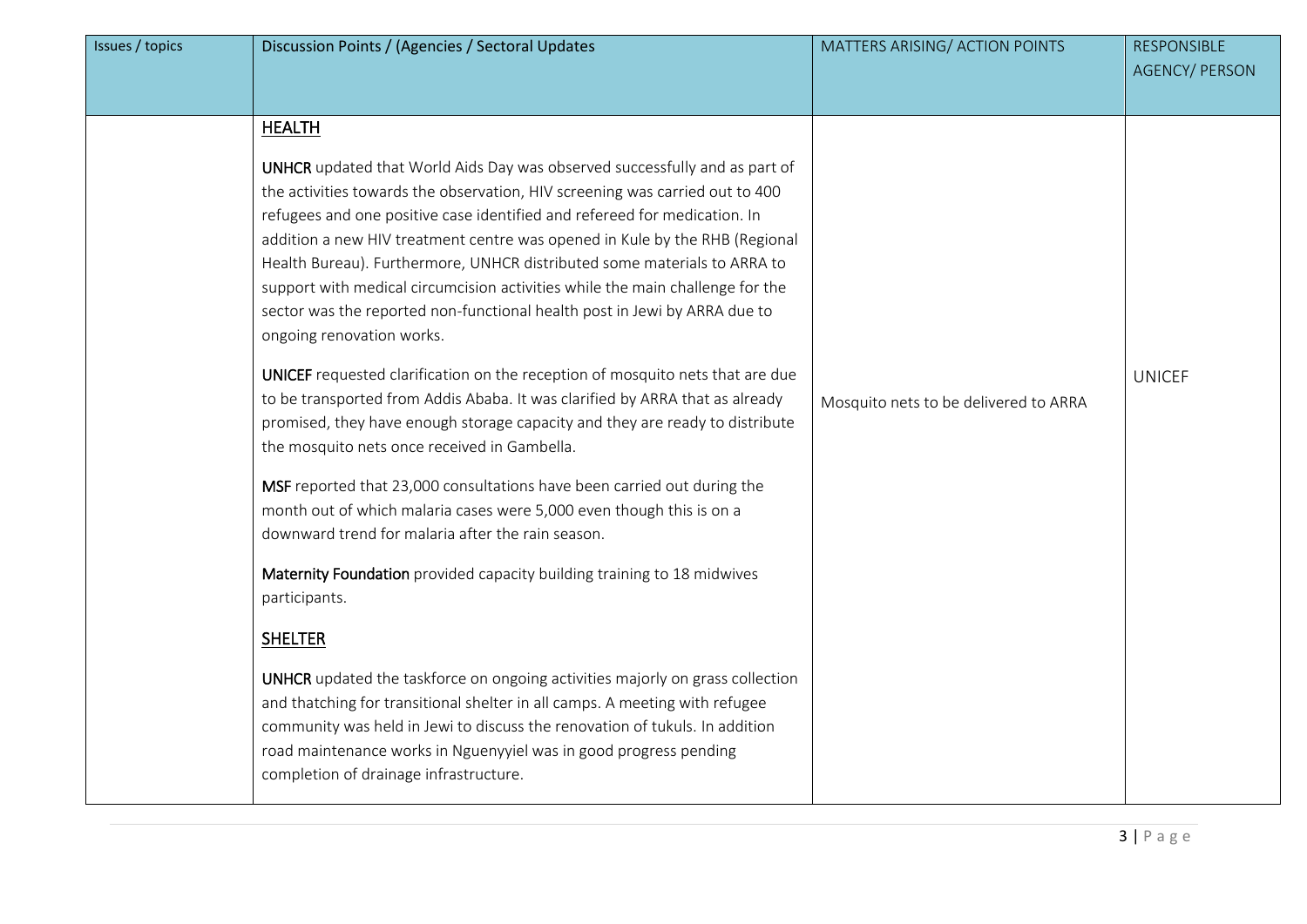| Issues / topics | Discussion Points / (Agencies / Sectoral Updates                                                                                                                                                                                                                                                                                                                                                                                                                                                                                                                                                                                                                                                                                                                                                                                                                                                                                                                                 | MATTERS ARISING/ ACTION POINTS | <b>RESPONSIBLE</b><br><b>AGENCY/ PERSON</b> |
|-----------------|----------------------------------------------------------------------------------------------------------------------------------------------------------------------------------------------------------------------------------------------------------------------------------------------------------------------------------------------------------------------------------------------------------------------------------------------------------------------------------------------------------------------------------------------------------------------------------------------------------------------------------------------------------------------------------------------------------------------------------------------------------------------------------------------------------------------------------------------------------------------------------------------------------------------------------------------------------------------------------|--------------------------------|---------------------------------------------|
|                 | DRC mentioned that all foundation works for different facilities sin Pamdong is<br>going on well and they plan to complete in the coming three weeks. In<br>addition, they reported that the planned transitional shelter construction<br>activities sin Nguenyyiel has been completed save for a few mud plaster and<br>grass thatching activities.<br>ANE mentioned the ongoing 7 km gravel road construction in Nguenyyiel and<br>the completion of 312 tukuls in Terkidi and 300 in Nguenyyiel where all frames<br>have been completed apart from grass thatching and mud plaster which is in<br>good progress.<br>NRC updated that apart from the planned ECHO top up of 1000 tukuls in<br>Nguenyyiel and a possible 1,300 from Canadian donors, all other planned<br>transitional shelters in Nguenyyiel, Pugnido I and Pugnido II have been<br>completed except for a few under grass thatching.<br>ARRA commended the progress for Pamdong but asked why construction of |                                |                                             |
|                 | transitional shelter in Nguenyyiel was slow. UNHCR responded that all<br>commitments based on available resources for 2017 have been met. Due the<br>limited resources in comparison to the vast needs, the gap remains big and<br>more efforts to fundraise and increase community participation should be<br>carried out by all partners concerned.<br><b>WASH</b><br>UNHCR update that indicators for service levels remains the same for all camps                                                                                                                                                                                                                                                                                                                                                                                                                                                                                                                           |                                |                                             |
|                 | in Gambella and that more coverage of water in Nguenyyiel in Zone D has<br>been achieved through installation of additional five water points. In addition,<br>bilateral discussions to be held by concerned partners in regards to 2018<br>operations.                                                                                                                                                                                                                                                                                                                                                                                                                                                                                                                                                                                                                                                                                                                          |                                |                                             |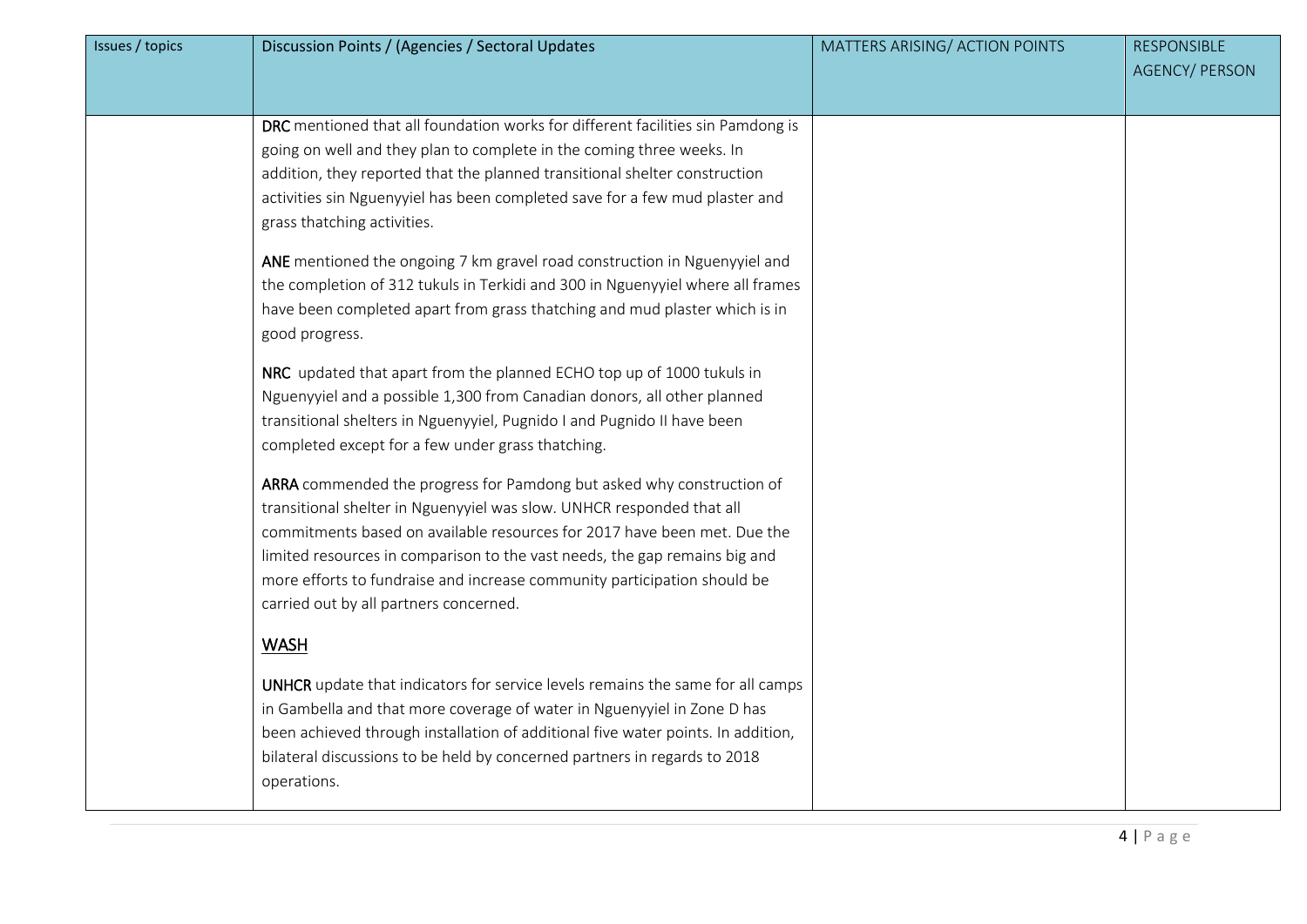| Discussion Points / (Agencies / Sectoral Updates<br>Issues / topics                                                                                                                                                                                                                                                                                                                                                                                                                                                                                                                                                                                                                                                                                                                                                                                                                                                                                                                                                                                                                                                                                                                                                                                                                                                                                                                                                                                                                                                                                                                                                                                                     | MATTERS ARISING/ ACTION POINTS                                                                                   | <b>RESPONSIBLE</b><br><b>AGENCY/ PERSON</b> |
|-------------------------------------------------------------------------------------------------------------------------------------------------------------------------------------------------------------------------------------------------------------------------------------------------------------------------------------------------------------------------------------------------------------------------------------------------------------------------------------------------------------------------------------------------------------------------------------------------------------------------------------------------------------------------------------------------------------------------------------------------------------------------------------------------------------------------------------------------------------------------------------------------------------------------------------------------------------------------------------------------------------------------------------------------------------------------------------------------------------------------------------------------------------------------------------------------------------------------------------------------------------------------------------------------------------------------------------------------------------------------------------------------------------------------------------------------------------------------------------------------------------------------------------------------------------------------------------------------------------------------------------------------------------------------|------------------------------------------------------------------------------------------------------------------|---------------------------------------------|
| OXFAM reported that the permanent water distribution system in Nguenyyiel<br>is complete apart from Zone B which will be completed by mid-January. Oxfam<br>requested construction of access road to the water reservoir to enable water<br>trucking for testing the system. In addition, Oxfam reported that they are<br>donating a T-45 water tank to help with loading point challenges in Itang for<br>water trucking.<br>ANE water trucking ongoing in Nguenyyiel refugee camp where the UNHCR<br>minimum standards of 15 l/p/d have been achieved. In Jewi, intake pumps<br>malfunctioned and this caused a delay in supply of water to the camp. The<br>pump was repaired and normal operations resumed.<br>IRC reported that routine operation ongoing and the only issue pending is the<br>discussion on the water utility management for 2018 in Itang.<br>DRC reported that they plan to start WASH activities in Okugo from the month<br>of January next year.<br>Handicap International reported that they have constructed 113 latrines for<br>disabled families in Nguenyyiel camp.<br>ARRA raised the issue of Itang Water Utility company. He mentioned that as<br>ARRA zonal co-ordinator, he is not aware of any information in regards to the<br>water utility company planned for Itang.<br><b>NUTRITION</b><br><b>UNHCR</b> presented a short video message on IYCF (Infant and Young Children<br>Feeding) framework in which the key message was that of complementarity of<br>services that is required from all sectors to achieve a proper Infant and Young<br>children feeding. A training will be organised for all partners from different | WASH team to brief ARRA on the plans for<br>the utility company arrangement in Itang<br>to discuss a way forward | <b>UNHCR</b> and<br><b>UNICEF</b>           |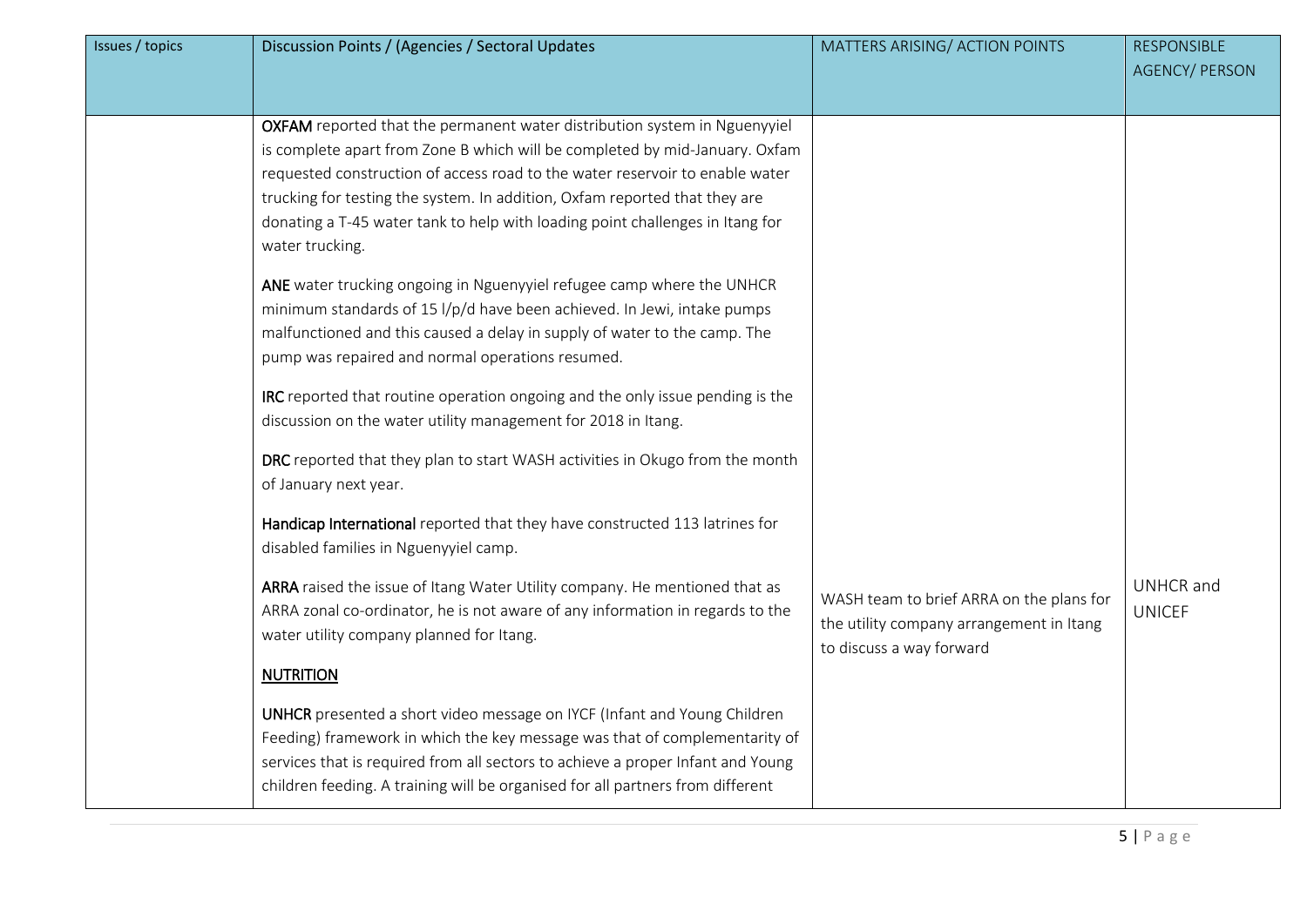| Issues / topics | Discussion Points / (Agencies / Sectoral Updates                               | MATTERS ARISING/ ACTION POINTS | <b>RESPONSIBLE</b><br><b>AGENCY/ PERSON</b> |
|-----------------|--------------------------------------------------------------------------------|--------------------------------|---------------------------------------------|
|                 |                                                                                |                                |                                             |
|                 | sectors where keys focus areas will be identified and indicators developed for |                                |                                             |
|                 | compliance by all sectors.                                                     |                                |                                             |
|                 | IMC reported that routine activities were ongoing without any interruption     |                                |                                             |
|                 | whereby breastfeeding enrolment was increased in Jewi due to increased         |                                |                                             |
|                 | commitment by the community outreach team.                                     |                                |                                             |
|                 | AAH informed the forum that there was a two day delay in service provision in  |                                |                                             |
|                 | Pugnido II camp due to security challenges while in Nguenyyiel all the four    |                                |                                             |
|                 | sites are running smoothly and plans are underway to open the fifth site and   |                                |                                             |
|                 | construct an additional block for the stabilisation centre.                    |                                |                                             |
|                 | WFP reported the GFD for all camps have been completed for the month of        |                                |                                             |
|                 | December apart from Nguenyyiel which will be completed in the next few days    |                                |                                             |
|                 | due to delays.                                                                 |                                |                                             |
|                 | <b>EDUCATION</b>                                                               |                                |                                             |
|                 | SCI reported that construction of three blocks of classrooms have been         |                                |                                             |
|                 | completed in Jewi and Pugnido and construction of the CFS under the            |                                |                                             |
|                 | top up funding progressing well.                                               |                                |                                             |
|                 | WVI reported that 1,275 ALP students attended classes in Jewi while            |                                |                                             |
|                 | literacy centres were handed over to ARRA and UNHCR to be managed              |                                |                                             |
|                 | by refugees themselves due shortage of funds.                                  |                                |                                             |
|                 | <b>ENVIRONMENT</b>                                                             |                                |                                             |
|                 |                                                                                |                                |                                             |